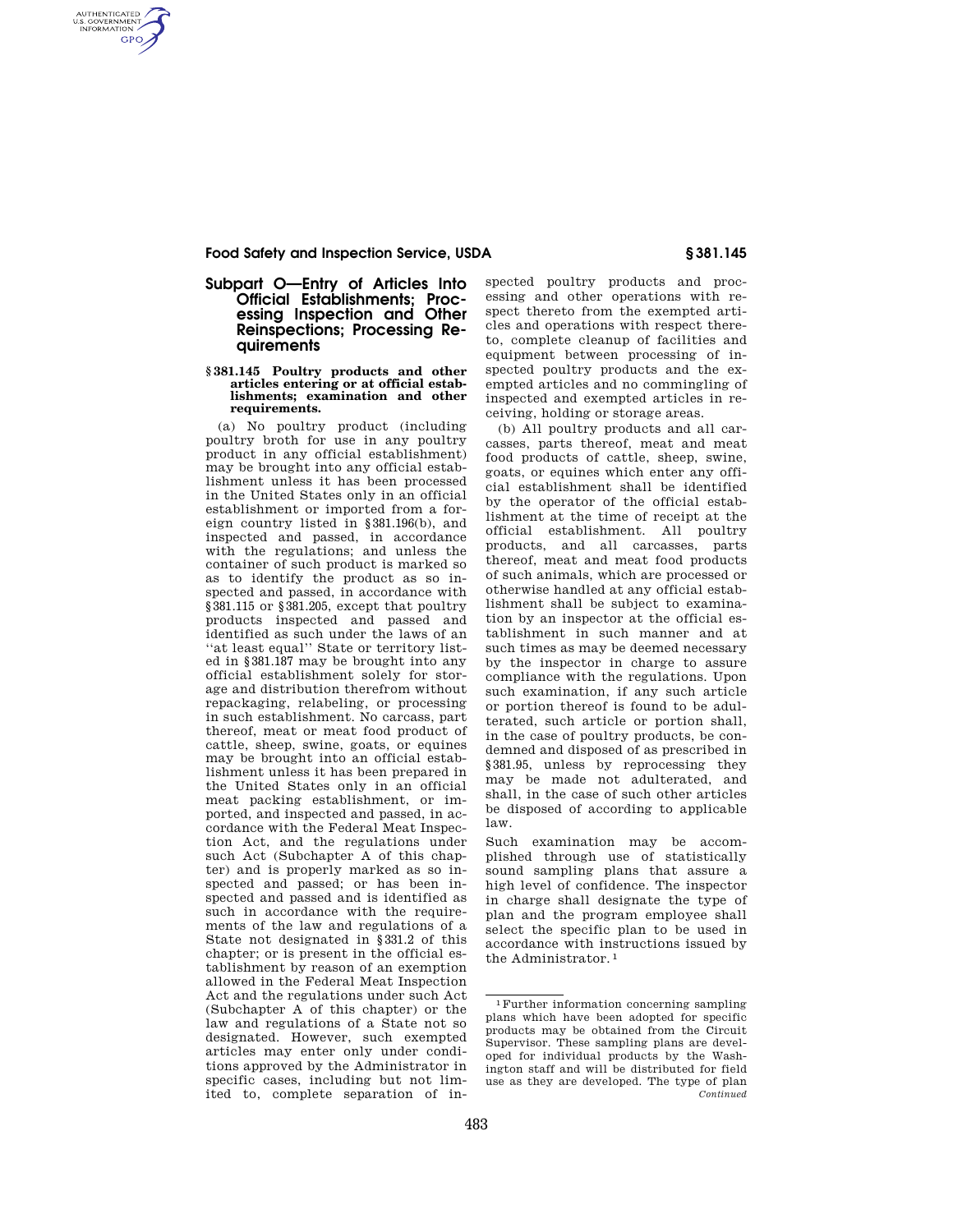(c) *Applying for Total Plant Quality Control.* Any owner or operator of an official establishment preparing poultry product who has a total plant quality control system or plan for controlling such products, after ante-mortem and post-mortem inspection, through all stages of preparation, may request the Administrator to evaluate it to determine whether or not that system is adequate to result in product being in compliance with the requirements of the Act and therefore qualify as a U.S. Department of Agriculture (USDA) Total Plant Quality Control Establishment. Such a request shall, as a minimum, include:

(1) A letter to the Administrator from the establishment owner or operator stating the company's basis and purpose for seeking an approved quality control system and willingness to adhere to the requirements of the system as approved by the Department; that all the establishment's data, analyses, and information generated by its quality control system will be maintained to enable the Department to monitor compliance and available to Department personnel; that plant quality control personnel will have authority to halt production or shipping of product in cases where the submitted quality control systems require it; and that the owner or operator (or his/her designee) will be available for consultation at any time Department personnel consider it necessary.

(2) In the case of an establishment having one or more full-time persons whose primary duties are related to the quality control system, an organizational chart showing that such people ultimately report to an establishment official whose quality control responsibilities are independent of or not predominantly production responsibilities. In the case of a small establishment which does not have full-time quality control personnel, information indicating the nature of the duties and responsibilities of the person who will

**§ 381.145 9 CFR Ch. III (1–1–10 Edition)** 

also be responsible for the quality control system.

(3) A list identifying those subparts and sections of the poultry products inspection regulations which are applicable to the operations of the establishment applying for approval of a quality control system. This list shall also identify which part of the system will serve to maintain compliance with the applicable regulations.

(4) Detailed information concerning the manner in which the system will function. Such information should include, but not necessarily be limited to, questions of raw material control, the critical check or control points, the nature and frequency of tests to be made, the nature of charts and other records that will be used, the length of time such charts and records will be maintained in the custody of the official establishment, the nature of deficiencies the quality control system is designed to identify and control, the parameters of limits which will be used and the points at which corrective action will occur, and the nature of such corrective action—ranging from the least to most severe: *Provided,* That subsequent to approval of the total plant quality control system by the Administrator, the official establishment may produce a new product for test marketing provided labeling for the product has been approved by the Administrator, the inspector in charge has determined that the procedures for preparing the product will assure that all Federal requirements are met, and the production for test marketing does not exceed 6 months. Such new product shall not be produced at that establishment after the 6-month period unless approval of the quality control system for that product has been received from the Administrator.

 $(d)$ – $(e)$  [Reserved]

(f) *Labeling Logo.* Owners and operators of official establishments having a total plant quality control system approved under the provisions of paragraph (c) of this section, may only use, as a part of any labeling, the following logo. Any labeling bearing the logo and any wording of explanation with respect to this logo shall be approved as required by subparts M and N of this part.

applicable depends on factors such as whether the product is in containers, stage of preparation, and procedures followed by the establishment operator. The specific plan applicable depends on the kind of product involved.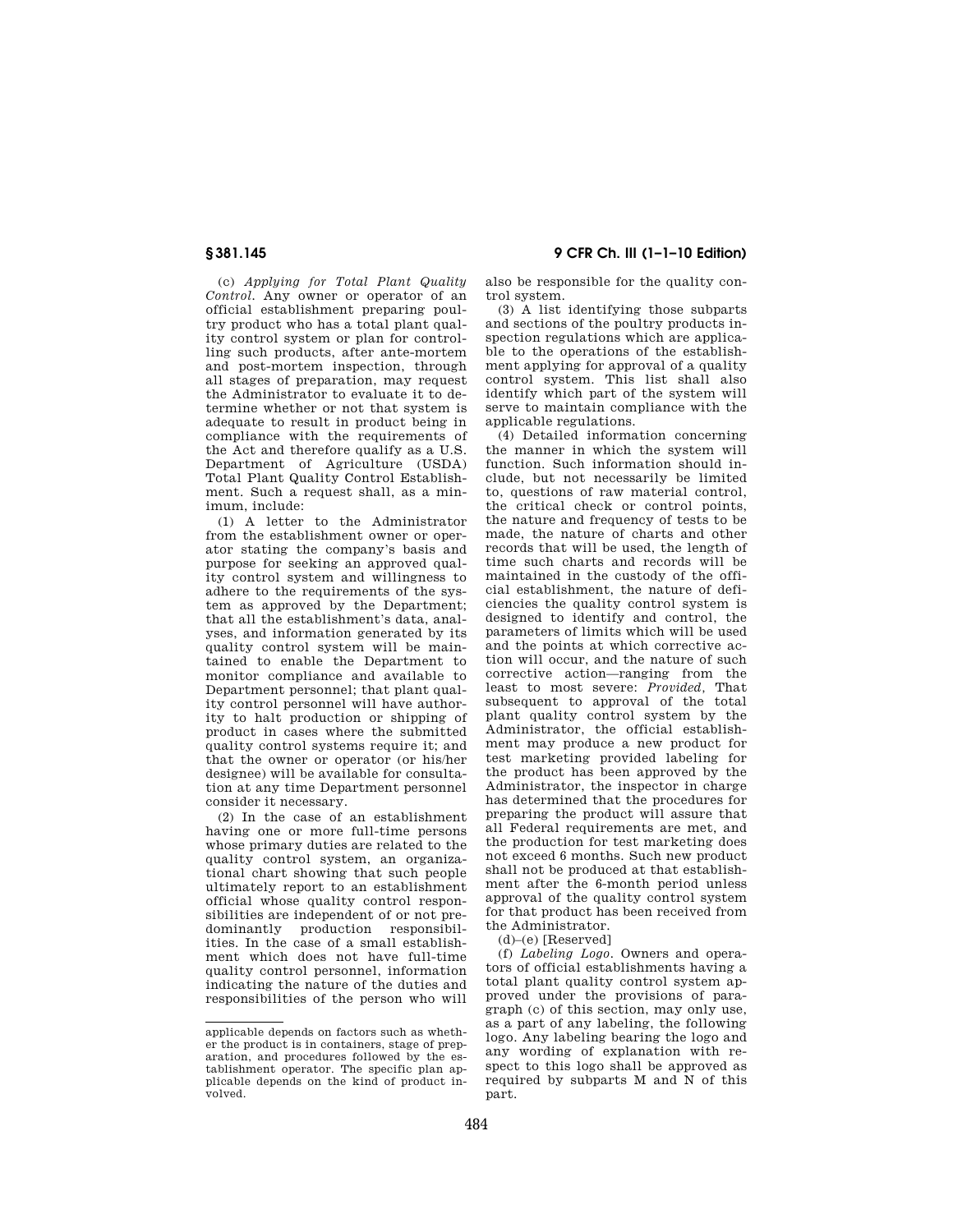

(g) *Termination of Quality Control Systems.* (1) The approval of a total plant quality control system may be terminated at any time by the owner or operator of the official establishment upon written notice to the Administrator.

(2) The approval of a total plant quality control system or a quality control system for irradiation facilities may be terminated upon the establishment's receipt of a written notice from the Administrator under the following conditions:

(i) If adulterated or misbranded poul-<br>v product is found by the try product is found by Adminstrator to have been prepared for or distributed in commerce by the subject establishment. In such case, opportunity will be provided to the establishment owner or operator to present views to the Administrator within 30 days of the date of terminating the approval. In those instances where there is a conflict of facts, a hearing, under applicable Rules of Practice, will be afforded to the establishment owner or operator, if requested, to resolve the conflict, The Administrator's termination of approval shall remain in effect pending the final determination of the proceeding.

(ii) If the establishment fails to comply with the quality control system to which it has agreed after being notified by letter from the Administrator or his designee. Prior to such termination, opportunity will be provided to the establishment owner or operator to present views to the Administrator

within 30 days of the date of the letter. In those instances where there is a conflict of facts, a hearing, under applicable Rules of Practice, will be afforded to the establishment owner or operator, if requested, to resolve the conflict. The Administrator's termination of quality control approval shall remain in effect pending the final determination of the proceeding.

(3) If approval of the total establishment quality control system has been terminated in accordance with the provisions of this section, an application and request for approval of the same or modified total establishment quality control system will not be evaluated by the Administrator for at least 6 months from the termination date.

(4) If approval of a quality control system for irradiation facilities, as specified in section 381.149 of this subpart, has been terminated in accordance with the provisions of this section, a request for approval of the same or a modified quality control system will be evaluated by the Administrator upon receipt.

(h)(1) *Operating Schedule Under Total Plant Quality Control.* An official establishment with an approved total plant quality control system may request approval for an operating schedule of up to 12 consecutive hours per shift. Permissions will be granted provided that:

(i) The official establishment has satisfactorily operated under a total plant quality control system for at least 1 year.

(ii) All products prepared and packaged, or processed after the end of 8 hours of inspection shall only be a continuation of the processing monitored by the inspector and being conducted during the last hour of inspection.

(iii) All immediate containers of products prepared and packaged shall bear code marks that are unique to any period of production beyond the 8 hours of inspection. The form of such code marks will remain constant from day to day, and a facsimile of the code marks and their meaning shall be provided to the inspector.

(2) *Application.* Applications shall be submitted to the Regional Director and shall specify how the conditions in  $§ 381.145(h)(1)$  have been or will be met.